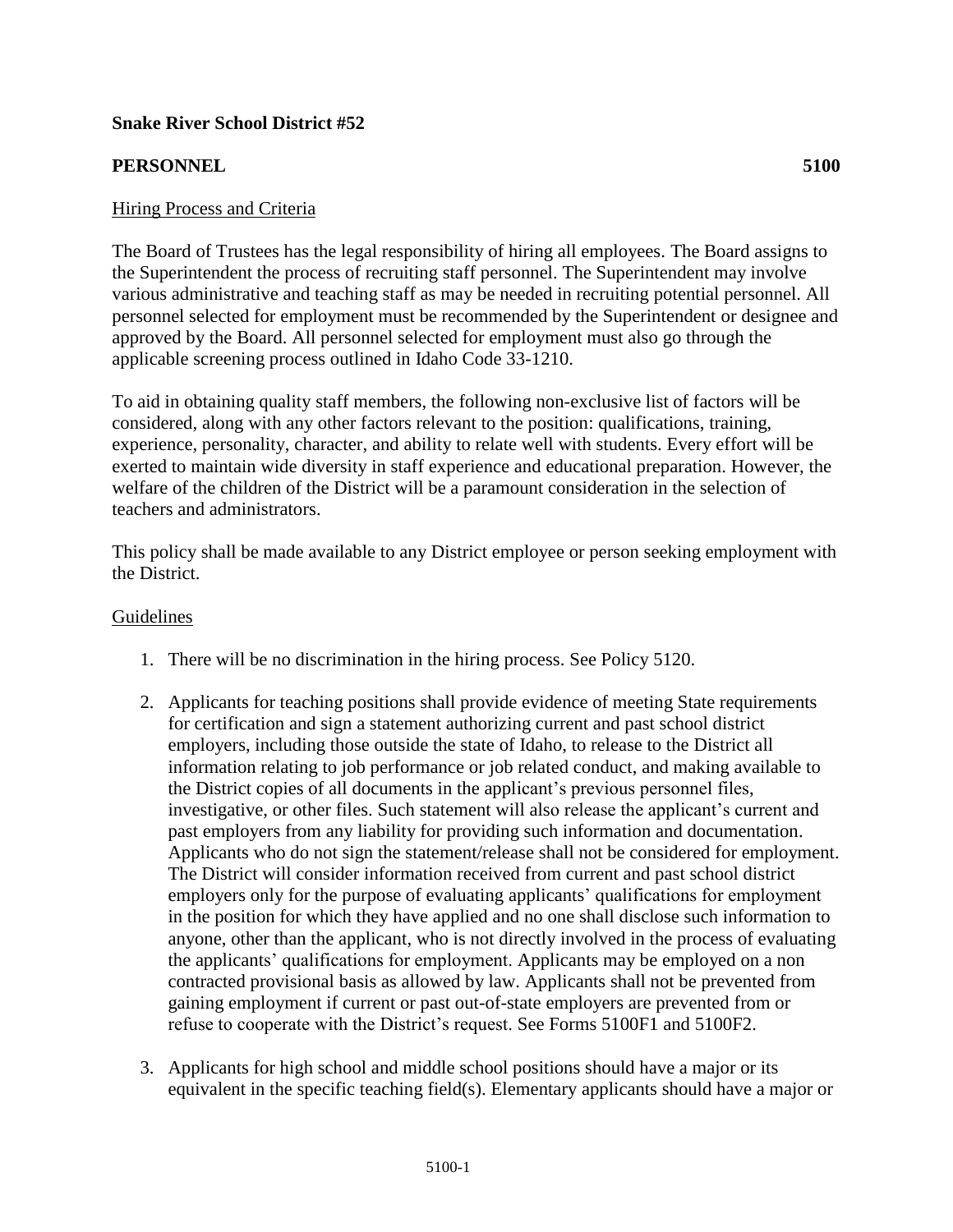its equivalent in elementary education or in the special area of assignment(s). Applicants for specific teaching positions shall also meet the applicable State standards.

- 4. Applicants for all teaching positions should have a minimum over-all grade point average of 2.5 (A-4, B-3, C-2, D-l). All candidates should have a grade point average of 2.75 in their respective major teaching field(s).
- 5. When considering coaching assignments in secondary schools, preference for hiring will be given to a qualified certificated professional employee in the school where the coaching vacancy exists. The building principal will be responsible for assuring that all qualified and interested applicants within the building have been given consideration. Giving such individuals consideration does not mean that such an individual will necessarily be retained for a coaching position or that another individual who is not an employee of the building in question may not receive the position.
- 6. As required in Idaho Code 65-505, the District will observe preference for veterans and disabled veterans when considering hiring employees to fill vacancies, selecting new employees, or implementing a reduction in force.
- 7. As required in Idaho Code 33-130 and 33-512(15), the District will conduct a criminal history check for applicable positions. See Policy 5110.
- 8. Each newly hired employee must complete an Immigration and Naturalization Service form, as required by federal law.

The employment of any certified staff member is not official until the contract is approved by the Board and signed by both the Board Chair and the applicant.

To assist administrators in compliance with the above policy for the hiring of professional staff, the following guidelines shall be utilized:

# Notice of Vacancies

Vacancies will be posted after written resignation from a contracted professional employee of the District, a termination or non-renewal has occurred, a release from contract has been granted, a new position is created within the District, or a vacancy has otherwise occurred. When that official resignation has been received or a position is otherwise available, the Superintendent will post notices in all school buildings and the District Office.

The Superintendent's Office will post notice of any vacancy within the District for current teachers or administrators to apply for the position. Internal applicants will be given consideration for positions.

1. The appropriate administrator will meet with the appropriate building or program administrator, and review all requests to apply for the open position. The building/program administrator will have the responsibility to interview all final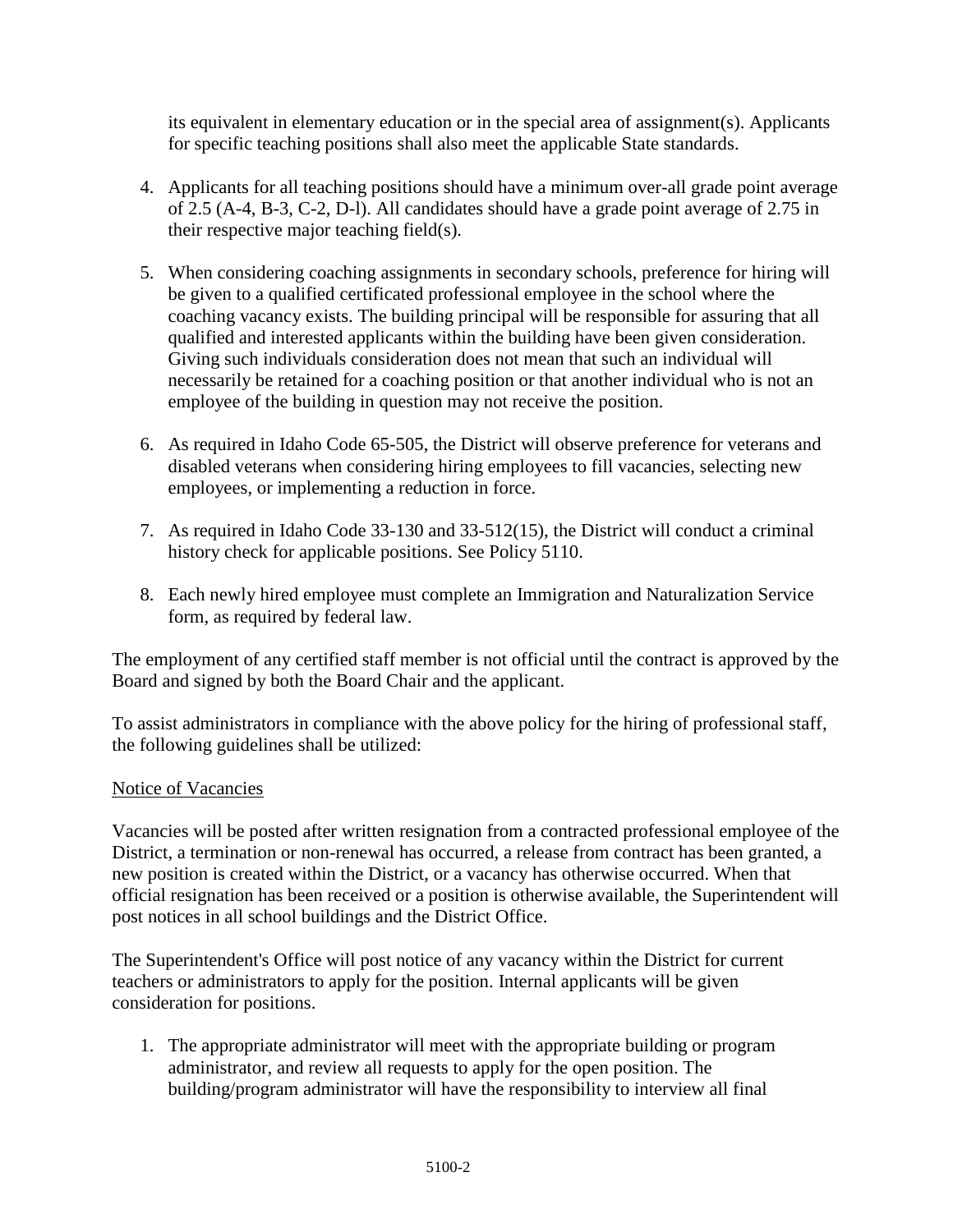applicants who meet the qualifications needed for the position, and may or may not make recommendation for such applicants after review.

- 2. If an applicant is recommended by the building principal, it will be submitted in writing to the Superintendent immediately following such determination. If such transfer would create a vacancy in another location, notice of that vacancy will be posted as specified above, with the exception that if the same grade level vacancy for the school has already been posted, the above building notice requirement may be waived and the existing applicant pool utilized.
- 3. An application or letter of interest will be maintained within the District file for a period of one year from the date of inquiry. It is the responsibility of any applicant who desires to be considered for positions within the District to reactivate his or her file annually.
- 4. The Superintendent may deviate from the processes in the outline above if he or she determines that such deviation is in the best interest of the District. If the applicant would be employed as a teacher, administrator, school resource officer, or bus driver under a Return to Work program, the District will ensure full compliance with PERSI rules prior to offering the position as described in Policy 5750.

# Preliminary Screening

- 1. At either the time the job vacancy is published, or prior to the conclusion of the application period, the school administrator will provide notice to the appropriate administrator of the desired number of qualified individuals to be included in the "screening pool". The screening pool shall be defined as the number of individuals having completed applications that may be submitted to the building or program administrator for final screening.
- 2. Should the building or program administrator desire to have applicants prioritized, he or she shall make such known to the appropriate administrator who will provide the prioritized list of a number consistent with the pool.

# Screening

- 1. The building or program administrator may establish a committee to assist in the final screening process.
- 2. The committee, upon receiving the written applications from the appropriate administrator, will review those applications for the purpose of:
	- A. Determining those most suited to the position;
	- B. Making personal telephone contact with one or more references submitted by the applicant;
	- C. Contacting individuals who might know the candidate, but were not listed as references, if needed; and
	- D. Inviting the top candidates to be interviewed for the position.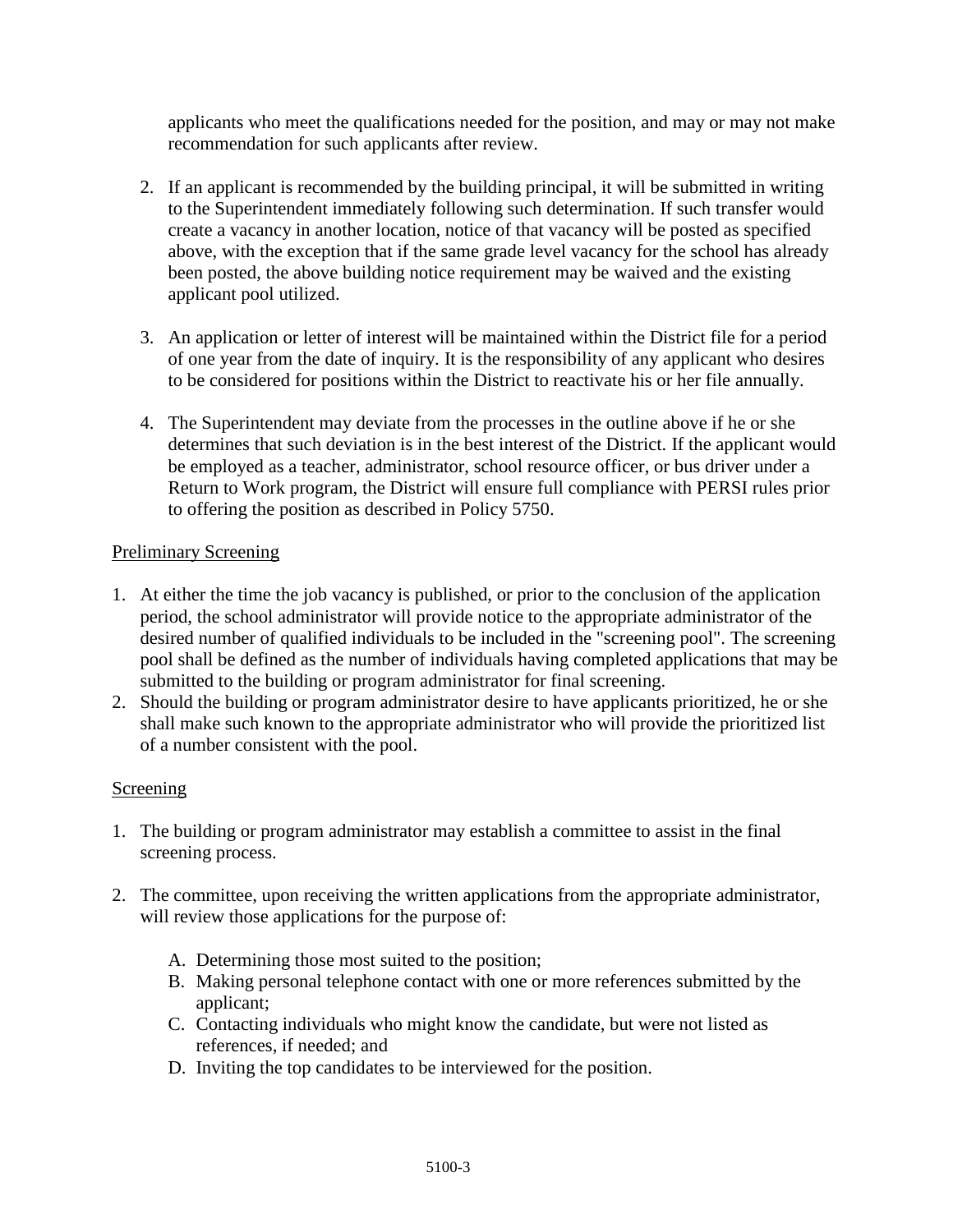- 3. The committee will establish the procedures at the building or program level for interviewing the successful applicants.
- 4. For those applicants who have no prior public school work experience or whose out-of-state former employers will not release documentation requested pursuant to I.C. § 33-1210, the screening committee or administrator may engage in whatever background checks it deems appropriate, but at a minimum shall verify all prior work experience and educational achievement listed by the applicant as the committee or administrator deems appropriate, preferably by contacting the prior employers and/or educational institutions listed by the applicant, and shall communicate with every person listed as a reference by the applicant.
- 5. Upon determining the qualified applicant, the building administrator will submit to the Superintendent the written recommendation for the applicant to be offered a contract.

# Acceptance Procedure

Once the Committee or administrator has selected the final candidate, the name will be provided to the Superintendent who will review the applicant's credentials with the building/program administrator. If the Superintendent concurs with the recommendation, the Superintendent will:

- 1. Authorize a statement of intention to employ, pending Board approval, to be made to the candidate.
	- A. If, at the time the statement of intention to employ is made, the District has not yet received documentation requested pursuant to I.C. 33-1210(3), the District may provisionally employ such applicant on a non-contracted basis for up to 30 days after receipt of the documentation. Within that thirty day time period, the Board may issue a written statement to the applicant identifying why a standard contract will not be issued and specifying which information justifies such decision. The Board may not identify any reason for non-issuance of a standard contract not based on the documentation received. If, within 30 days from the receipt of the information requested pursuant to I.C. 33-1210(3) no contract is issued or the written statement of non-employment is not provided to the applicant, the employee will be deemed to be employed pursuant to a Category 1 contract. During this provisional employment, the applicant shall be provided the same compensation and benefits as if the employee had been employed on a standard certificated contract.

If no documentation is received from out of state employers, the District may employ the applicant on a standard Category 1 contract without utilizing the provisional, non-contracted employment.

B. Upon receiving a verbal or written statement of intention to accept employment, pending Board approval, by the candidate, the Superintendent will prepare the necessary papers for recommendation to the Board of Trustees at the next regular or special Board meeting.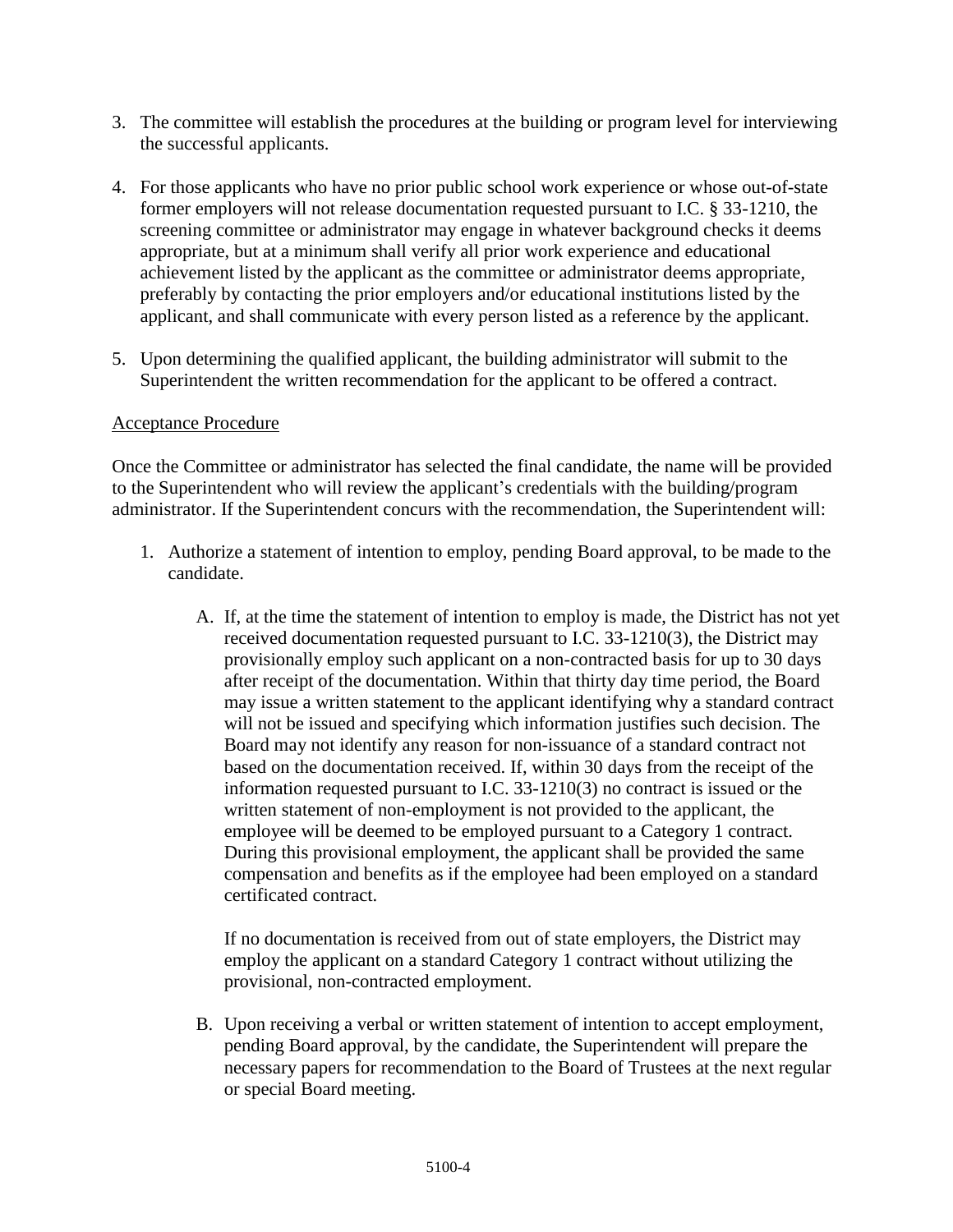## C. Submit to the Board of Trustees such recommendation.

#### Board Action

The Board of Trustees Snake River School District #52 will:

- 1. Have placed before it all candidate names for the position; and
- 2. Discuss hiring and, in situations wherein the individual qualifications of the applicant are discussed, go into executive session pursuant to law; and
- 3. Vote relating to approval or disapproval of the candidates. If members of the Board personally have knowledge not available to the building administrator and the screening committee the Board will not take action until all concerns have been reviewed by the building/program administrator.

#### Approval

Upon approval by the Board of Trustees, a contract, in a form approved by the State Superintendent of Public Instruction, will be sent or given to the applicant pursuant to the requirements set out in I.C. 33-513. The applicant must sign the contract and return it within ten days from the date the contract is delivered to them. Should the person willfully refuse to acknowledge receipt of the contract or the contract is not signed and returned to the Board in the designated period of time, the Board or designee may declare the position vacant. Should the candidate not be approved, or the person willfully refuse to acknowledge receipt of the contract or the contract is not signed and returned to the Board, the Superintendent will remand the situation to the building administrator and screening committee to provide the next applicant's name for consideration.

Any person on provisional employment pursuant to I.C. 33-1210(7) shall be subject to the same time limits and provisions for return of a signed contract when and if such contract shall be provided to them for signature.

#### **Certification**

To qualify for employment, each teacher or administrator must have, and maintain during the entire school year, a valid Idaho teaching/administrative certificate on file in the District Office at the beginning of the school year. If at any time the teacher/administrator's certification lapses, is revoked, or suspended, the certificated employee may be subjected to action declaring a contract violation and possible action to terminate the employment of the individual with the District.

| <b>Cross References:</b> | 5110 |
|--------------------------|------|
|                          | 5120 |

Oriminal History/Background Checks 5120 Equal Employment Opportunity and Non-Discrimination